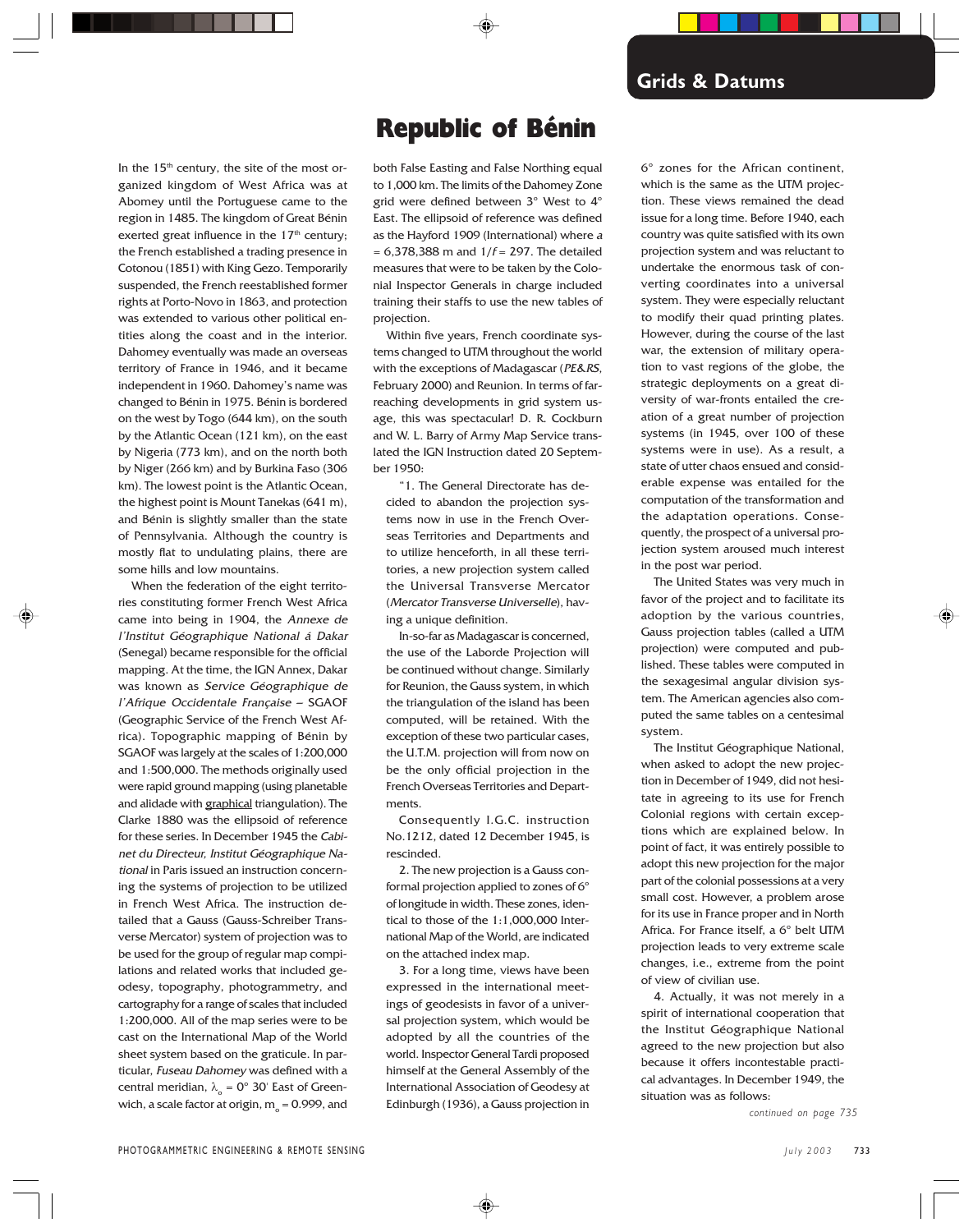#### *continued from page 733*

After long conferences in which various proposals were suggested, we finally adopted the solution proposed by General Laborde for our overseas possessions at the end of 1945. this solution was as follows: A Gauss system (double projection) on the international Ellipsoid with  $\varphi_{\circ}$  equaling 0° in French East Africa and French West Africa. For the smaller regions (Guadeloupe, Martinique, Reunion, etc.) the value of  $\varphi$ <sub>o</sub> is equal to the mean latitude of the territory,  $\varphi$  being the latitude of the central point. This procedure leads to the establishment of separate tables for each value  $\varphi_{o}$ .

Tables for the conversion of geographic coordinates into rectangular and vice versa (tables which would produce the centimetric precision necessary for geodetic computations) had not been set up at the end of the year 1949 with the exception of tables covering a few small regions. Although this is a very pressing urgency, the Institut Géographique National, due to limit (sic) means, has neither the facilities for computing the tables rapidly nor for editing them without detriment to other equally urgent tasks.

Considering on one hand the small number of stations to be converted into the new system (for astro points the work involved is insignificant) and considering that the dimensional variations of the sheets already published would be less than the standard size, the Institut Géographique National has agreed to rapidly extend the UTM projection in these territories being aware of the following factors:

That the United States was in a position to immediately deliver to us as many copies as was necessary of the tables computed on the sexagesimal system and contracted to compute the same tables on the grad system; that the United States was able to undertake the conversion of coordinates into the system using data obtained from electronic computing machines.

5. In point of fact, the UTM projection as it has been already adopted (or in the course of being adopted) by a number of countries is not absolutely "Universal." This would have been the case if a uniform ellipsoid had been cho-

sen for all the countries. However, the difficulties entailed in changing ellipsoids is common knowledge and because of this, the basics of the ellipsoids in use for the various continents have been retained. Accordingly, the Clarke 1866 ellipsoid has been kept in use for North America; the International Ellipsoid has been adopted for South America and the Pacific regions, and the Everest Ellipsoid has been chosen for the East Indies and the adjacent regions. So as to fulfill a request made by the British who have already computed vast geodetic nets on the Clarke 1880 Ellipsoid, the Institut Géographique National has adopted this ellipsoid for the entire African continent. In addition, this ellipsoid was used for French geodetic work previous to 1945.

6. The UTM projection may be defined as having the following intrinsic properties:

It is a Gauss conformal projection, a direct projection of the ellipsoid on the plane. Linear values are maintained on the prime meridian of the projection with the exception of a scale-reduction which is defined by the following coefficient:  $k_{o} = 0.9996$ .

The zones have an overall width of 6° in longitude (3° on each side of the central meridian). The zones coincide with those of the 1:1,000,000 International Map. The Greenwich meridian is at the limit of two zones (zone numbers 30 and 31). These basics will suffice to define the projection for any given ellipsoid.

7. The new UTM projection differs from the Gauss projection adopted at the end of 1945 in the sense that it is a direct projection of the ellipsoid on the plane instead of being an indirect projection employing the intermediary of a sphere upon which the ellipsoid is first applied before projecting it on the plane.

The new projection retains the linear values on the central meridian of each zone to the approximate scale factor. The former projection did not retain linear values on this meridian.

In toto, the basics of the two projections are, at least within the limits of the proposed narrow zones, absolutely comparable and considered from the view point of practical application it is impossible to give preference to either one or the other. The only advantage of

## **Grids & Datums**

the former projection is that of adapting itself more simply to the extension of latitudinal belts and that this predicament will not arise for overseas geographic services.

8. Covering memo No. 1 in reference to the implementation of the new projection program is to be effective immediately. Director, Institut Géographique National."

The instruction quoted above was accompanied with some specific procedures for all of the French colonies, territories, and departments. With respect to French West Africa (and Bénin), IGM explained that AMS agreed to compute the UTM coordinates of all astro points that were observed as control for the 1:200,000 scale topographic maps.

In January and February of 1952, Hydrographic Engineer Bourgoin of the French Navy directed a port survey of Cotonou in support of a new wharf. The survey included depth soundings, current measurements, measurement of the period, direction, and amplitude of the tide, observations of the characteristics of the local sea, soundings in the adjacent lagoon, and granularity determinations of the bottom. A local coordinate system was devised with the origin of  $X = 10,000$  m and  $Y = 1,000$  m at the church steeple. The Cotonou Lighthouse was calculated to have the coordinates X=10,241.75 m and Y=508.01 m. This local grid was oriented by tachéomètre (used at the time in Europe for cadastral surveying and distance measurement with subtense bar) to star observation, and scale was provided by a 50-meter triangulation baseline. No geodetic coordinates were given for the origin point.

A Franco-German protocol of 9 July 1897 delimited a boundary between German Togo and the French possessions of Dahomey and Soudan (presently Upper Volta). The affirmed convention boundary utilized the lagoon eastward from Île Bayol to the Mono river and then follows the river northward to the  $7<sup>th</sup>$  North parallel, thence various jogs, thalwegs, and meridians to the tripoint with Upper Volta (now Burkina Faso). Straight lines were defined according to French topographic mapping and are therefore cast on the Gauss-Schreiber Transverse Mercator projection. Note that the thalweg is the "thread of the stream" and is not always equidistant between the two river banks.

The Bénin-Burkina Faso boundary is demarcated by the Mékrou and Pendjari rivers for about 85 percent of the distance. Be*continued on page 737*